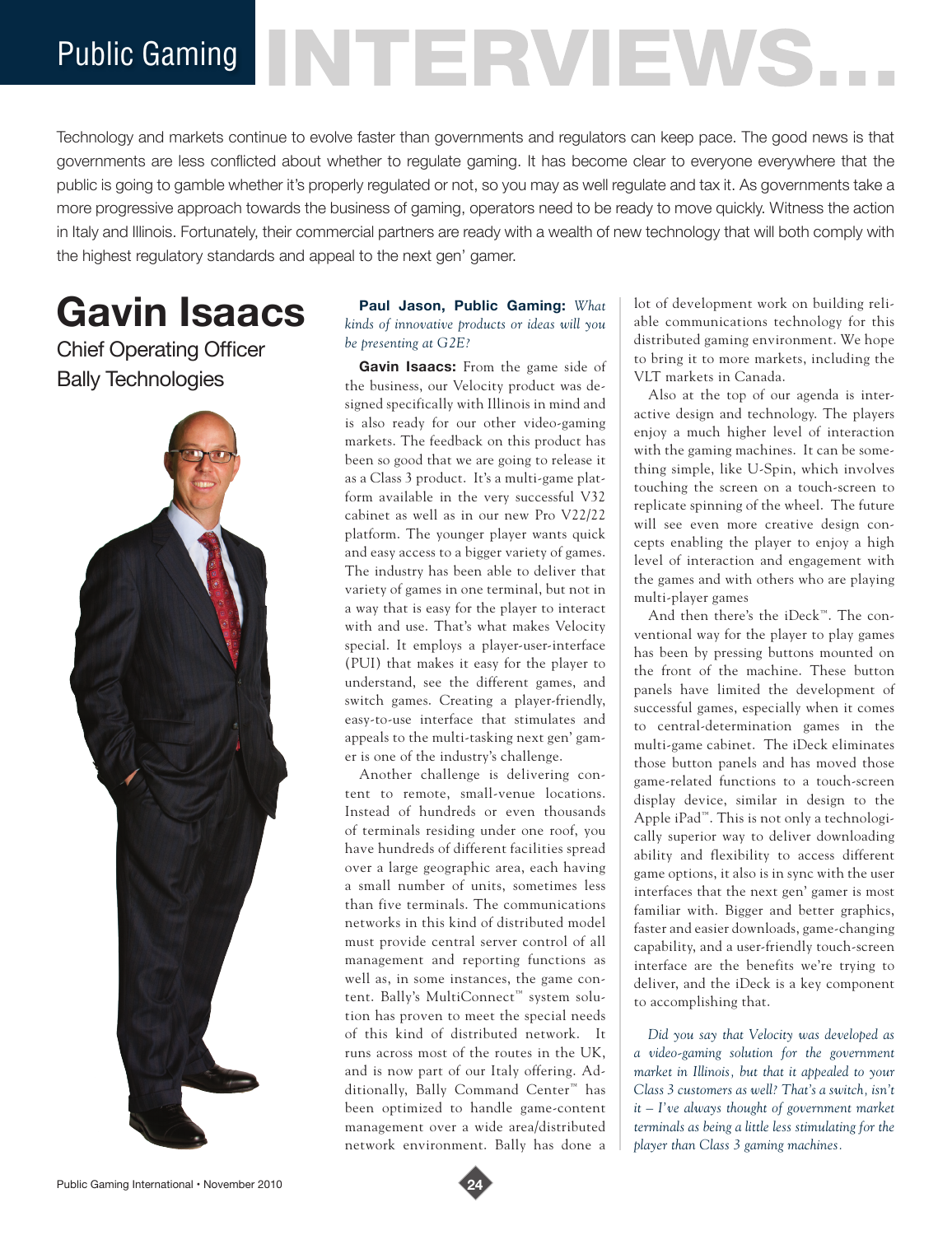**G. Isaacs:** Velocity is special in that sense. Our Class 3 customers saw the way it displays the multi-game options and wanted it for their own casino venues. So instead of adding on constraints to max wins, speed of play, and other attributes that sometimes need to be changed to turn a Class 3 machine into a VLT, we need to modify the Velocity in the other direction to make it Class 3 ready. You're right, that is a bit of a switch and is a reflection of the appeal of the Velocity PUI and multi-game capabilities.

My personal frustration with multigames has always been that 95% of the play is in one denomination, and 85% of that's on one game. What's the point of putting 20 games on a multi-game cabinet when all that's actually played is two or three of those games? Designing a game for the distributed environment required us to reduce the volume of content to stay within bandwidth capabilities. Of course, we wanted to still deliver the same level of enjoyment to the player. So we clarified what really mattered in the multi-game format. We found that the vast majority of the content was not really being used by the player. It's really about quality over quantity, delivering just the right content instead of delivering a big portfolio of stuff that doesn't excite the players. The casino facilities have the central server resident in the same building and so are not constrained by bandwidth limitations. Even so, they see the appeal of a game that focuses in on only the most popular game content. It's funny how the solution to one set of obstacles, in this case overcoming bandwidth limitations, produces a result that delivers ancillary benefits that may actually be even more compelling than the original product concept.

#### *All the games for Velocity, including poker, are 'central-determinant,' correct? The outcome is predetermined and the play itself technically has no bearing on the outcome.*

**G. Isaacs:** In the Illinois market, it is actually an outcome that is determined within the game itself. The beauty of the Velocity platform for central-determinant markets is that you have the flexibility to deliver a game outcome from a server. Ultimately, you want to make the pokerplaying experience look and feel like poker regardless of the outcome determination. But the reality is that the outcome is predetermined. Often due to regulatory requirements, we're required to modify the games

to make them a little less stimulating to the player, which is fine. These are public policy and regulatory issues, and our job is to implement according to their rules and agendas, and we're pleased to do that.

*What exactly is meant by "systems?" There are the games, and there are the communications networks that connect the games to the central server, etc. So what exactly is meant by "systems business"?*

**G. Isaacs:** Good question, because we believe systems and games are converging and the distinction is becoming blurred. The phrase 'systems business' has traditionally referred to the accounting, marketing, reporting, auditing, and player-tracking functions. Recent innovations in player displays and bonusing functions have been integrated into the systems side of the business. And now, as you'll see at G2E, Bally is moving all kinds of different downloading capabilities utilizing our Bally Command Center™. As we move forward, we're continuing to look for ways to add more and more functionality to business systems. The term 'player-centric' is a bit of a cliché, but in this context it means that the integration of additional functionality into the systems side of the business is driven by the goals of enhancing the overall player experience and optimizing the ROI of the machine footprint and casino floor, as opposed to satisfying the need for internal reports and accounting and marketing data.

This integration is being further driven by the need to create great game content for the central-determinant model. The technologies to centrally determine the result and send it to the terminal is essentially a business systems function. And yet it's also an intrinsic part of the game itself. I feel that what makes Bally a leader in the systems business is we truly believe in this process of integration. We're not just adding on functionality as required by the market or the regulator. We see the need to solve systems challenges as an opportunity to enhance performance across all areas of the business. Essentially, we spend a huge amount on R&D to magnify the benefits of all change and innovation, large and small. Central to everything is our conviction that bandwidth will increase and more and more operators will adopt high-speed Ethernet technology. This will accelerate the move to a systems-driven business that enables far more content to be delivered in the more secure confines of a

central command center. The implications of this migration off of the cabinet and to a systems-driven business are enormous. This is a very important part of Bally's philosophy and why we invest so heavily in it.

*So, the solution to a particular problem can yield benefits that go far beyond the original objective. And you try to institutionalize that insight to systemically magnify the impact of all your efforts. You would analyze every R & D project to see if there couldn't be a broader application for whatever you develop. For instance, the directive to deliver responsible gaming messages or even develop a more interactive responsible gaming tool to the player might be the impetus to build a robust and interactive customer relations management system that can be leveraged for all kinds of purposes. R & D that might otherwise be thought of as a cost center that delivers no revenue enhancing value can be turned into a profit center.*

**G. Isaacs:** That's it exactly. For instance, we developed Bally Business Intelligence™ years ago as a tool to leverage the data that was being collected to serve the needs of auditors and our own internalreporting requirements. We started to look at how that data could be used to provide insight into player behavior and operational dynamics that could, in turn, help the operator improve their business. Nobody asked us to do that. We just saw the opportunity to turn that cost center, as you put it, into a profit center for the operator. Bally Business Intelligence™ then became used for marketing and optimizing casinofloor performance. Now it has expanded beyond that to apply to what is becoming a new field of "knowledge management." The business of collecting the data, and then organizing it so that it can be used and applied to the solving of real-world problems, is a massive challenge. Business IntelligenceBally Business Intelligence™ now has an over arching goal of doing just that, using data-mining to inform every aspect of the business.

The regulatory requirement to provide reliable accounting information was the seed that turned into the industry-changing trend towards integration of games and systems. The example of needing to fulfill a regulatory requirement to deliver better responsible gaming tools and using that as a catalyst to upgrade the entire portfolio of CRM capabilities is also a good example of viewing the business holistically.

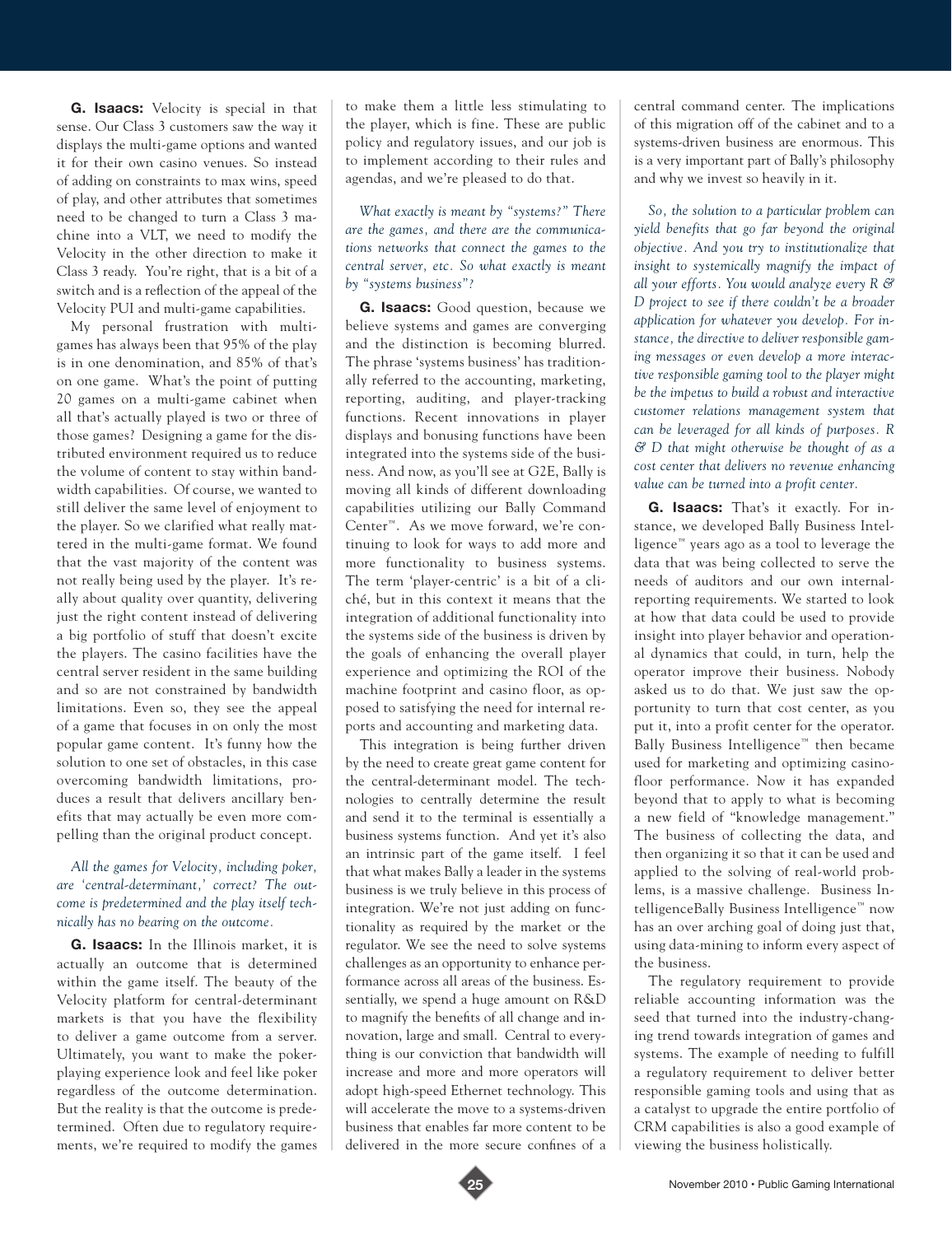*Why couldn't or shouldn't the government look at the gaming business in the same way? The fact that they are not saddled with legacy product and systems is a huge benefit. Instead of adding on incrementally, or figuring out how and when to invest in replacing an aging gaming system, they're in the great position of envisioning an entirely new business, fully integrated and replete with the most advanced games and functionality.*

**G. Isaacs:** I think they're doing that. They realize they are in a great position to leapfrog multiple generations of technological change. We're working with lotteries all around the world on just this issue and helping them to assess the best options. More than ever, they are seeing the importance of the systems side of the business. They realize that as important as the games and terminal solutions are, the central command center is what ultimately integrates everything for optimal overall performance. That means tremendous opportunity for the jurisdiction that is moving into electronic gaming for the first time. In that situation, the ROI for having the most advanced technology available is compelling indeed.

*Sort of a request for economic prognosis: The gaming industry is, even in the best of times, slow to adapt new technology. Bally CEO Dick Haddrill has said that the lag can even be as much as five to seven years. Over the past couple of years, investment has slowed even more because of the economy. Wouldn't those two things combine to create a big pentup demand that is likely to result in a big spike in investment once the economy picks up?*

**G. Isaacs:** Yes, but you don't actually get rid of that five-to-seven year adaptation lag. The reasons for that lag are different and apart from the economic slowdown. The extra time it takes for public-policy decisions and the development of regulatory frameworks to catch up with technological and market changes is still with us. That's not changed. In fact, technology is moving more quickly than ever, making it as hard as ever for it to get approved and regulated in a timely fashion. I do feel, though, that governments and regulatory bodies are more aware than ever of the need to have a well-conceived plan to manage the growth of the gaming industry. They're realizing that outright prohibition is really just a lack of regulations and just forces the activ-

ity underground or to a neighboring jurisdiction. This awareness should result in a reduction of that lag time as policy makers spend less time debating the pros and cons of gaming and jump right into the business of how to regulate it.

There has been a wealth of technological progress that has resulted in fantastic new products and systems improvements that are in the pipeline and ready to be implemented. And the markets have changed, with the player expecting the new and improved playing experience that these new products deliver. So we would very much like to think that all these factors will combine for an increased investment in our industry as soon as the economy picks up.

#### *How does bandwidth and other limitations impinge on your ability to deliver the same high level of graphics and excitement as when you have 8,000 machines under one roof?*

**G. Isaacs:** Let's review the three basic configurations. The "thick" client is the traditional kind of cabinet you have had in the casinos. It's a stand-alone machine with the random-number generator and all game content inside the machine. It may be connected to a central server for reporting, but the machine and the games would still work if it's unplugged from the server. The "thin" client is the opposite. Everything is determined at the central server and sent down the pipe to the terminal. The random-number generator and other functions required to operate a game come from the server. So if you cut the connection to the server, the terminal won't work. Lastly, there is the "smart" client, which is a little of both. Like the thin client, the smart terminal relies on the central command center to deliver the main determination and other major functions, and it won't operate if disconnected from the central server. Like the thick client, it has some of the game code and capabilities residing in the terminal itself. We believe the future is more towards the smart client concept because it gives the operator the best of both worlds. Most importantly, it gives the operator complete control over the integrity of the game. The outcomes and all transaction-processing data are all handled at the central command center, making it impossible to commit fraud at the site of the terminal. On the other hand, there's no reason why the terminal itself shouldn't have the technological capability to enable more robust game content, richer graphics, and the like.

#### *What's being implemented in Italy, thin clients or smart terminals?*

**G. Isaacs:** Both. Some solutions are fully downloadable; the thin-client model where nothing is on the terminal − everything comes from the central command center. And then you have others like ours where you actually have a server on the site which controls the download ability to the games. That enables the operator to bring a more casino-style experience to those players. Those games are too data-intensive to transmit from an off-site server. But the outcomes are still determined at the command center so the operator retains control and integrity. You can probably tell that we think the smart client is the more sensible model, delivering the benefits of control and the best game content.

#### *Do you offer a thin-client solution?*

**G. Isaacs:** Not for games at this time.

*To what extent does it appear to you that the Italian model will be emulated in other jurisdictions?*

**G. Isaacs:** I would not be surprised to see similar distributed models implemented in neighboring countries. The Italian model was designed to meet the very specific needs of the market and the public-policy objectives unique to Italy. It turns out, though, that most of those objectives really are not much different from those of other governments which are deciding on what model best serves their purposes. I don't know if the model will be emulated, but I do think you'll see many of the features showing up in other places. For instance, Illinois did not model itself after Italy, but there are in fact many similarities between the two.

*Everyone is theoretically customizing the solutions to their own markets and public policy objectives. But come to find out, markets and the issues that drive public policy objectives are actually pretty similar wherever you go.*

**G. Isaacs:** I would basically agree.

*I would think the distributed model has two main benefits. One, it converts an underground economy into a taxed and regulated economy. Two, it is the model most consistent with a classical evolution of a product, making it more accessible to the consumer.*